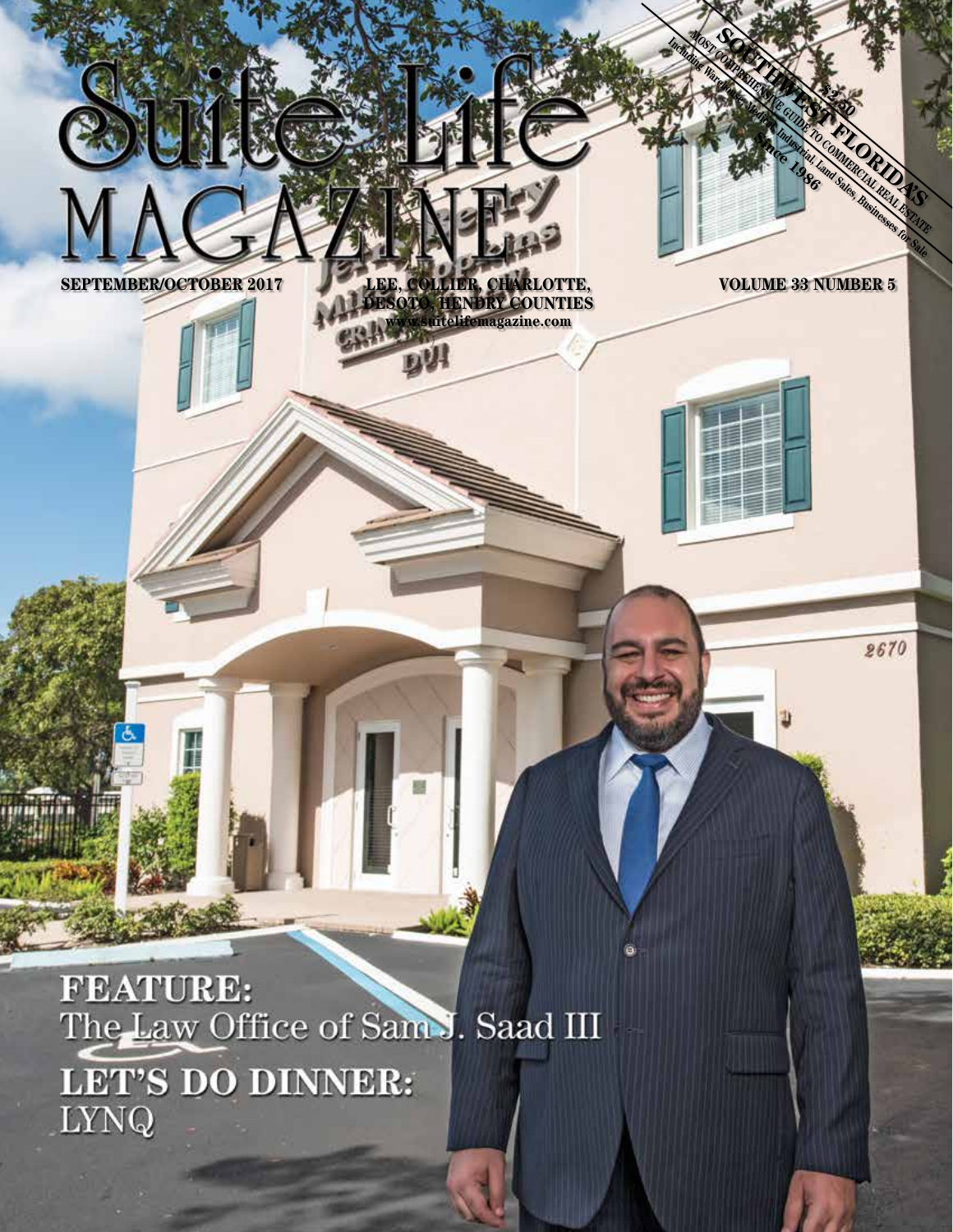# **The Law Office of Sam J. Saad III Big Services, Small Fees Attract Loyal and Growing Commercial Client Base**

*By Elizabeth W. Pearce*

He's an attorney by trade and a real estate investor by nature, but to his clients, co-workers and friends, Sam J. Saad III is first and foremost a tenacious problem-solver.

"His ability to analyze a situation and come up with a suitable solution is impressive," says client and commercial broker George Vukobratovich, president of Naples-based Welsh Companies Florida, Inc. "I've worked with him on a couple of major commercial real estate deals and he did a great job of structuring very complex transactions."

It's a skill that has significantly contributed to the success of The Law Office of Sam J. Saad III, which Saad established in Naples in 2007. Most of the firm's work is concentrated in Collier, Lee and Charlotte counties, although it also has clients in DeSoto, Hendry, Bay, Hillsborough, Orange, Broward, Miami-Dade, Palm Beach, Sarasota and Duval counties.

Primarily focused on residential and commercial real estate law, the firm provides a wide range of services to property owners, brokers, investors and tenants, as well as condo/ homeowner associations, non-profit organizations and small businesses. For some clients, Saad and his firm play a key role in whether or not a transaction will close.

"You can't transact real estate without clear title," says Gregg Barr, senior VP with Encore Bank in Naples. "When there's an issue with documentation or a cloud on the title, it's good to have a lawyer who knows how to solve those problems."

In recent years, the bank has turned to Saad for assistance with commercial real estate closings and litigation. "He does a lot of our title work and provides excellent legal advice," says Barr. "He's a pleasure to work with, too. With Sam, what you see is what you get."



s *Attorney Sam Saad in his Naples office on Airport Road South.*

#### **BIG FIRM EXPERTISE, SMALL FIRM FEES**

In addition to residential and commercial closings, much of the firm's work involves landlord/tenant law, such as drafting or reviewing leases and property management agreements, handling evictions and addressing deposit disputes.

The practice also helps clients navigate the intricacies of estate planning, including the crafting of land trusts, wills and trusts, as well as 1031 Like-Kind Exchanges. Foreclosure solutions, litigation/ mediation and small business representation are just a few of its other services.

Saad says that all of his firm's "common-sense legal solutions" are designed to help individuals and small

business owners succeed. What's more, all services are structured to be affordable and in some cases, are rendered for a flat rate.

"Many people are afraid to seek help from an attorney because they think it will be too expensive," says Saad. "I think what separates our firm from others in the area is that we provide high-quality, big-firm experience with small-firm pricing and attention. We don't want to be expensive. We want to be valuable. We pride ourselves on that."

### **COMMERCIAL INVESTMENT KNOWLEDGE**

Having successfully bought and sold a significant amount of residential and commercial real estate starting at age 17, Saad is adept at the art of the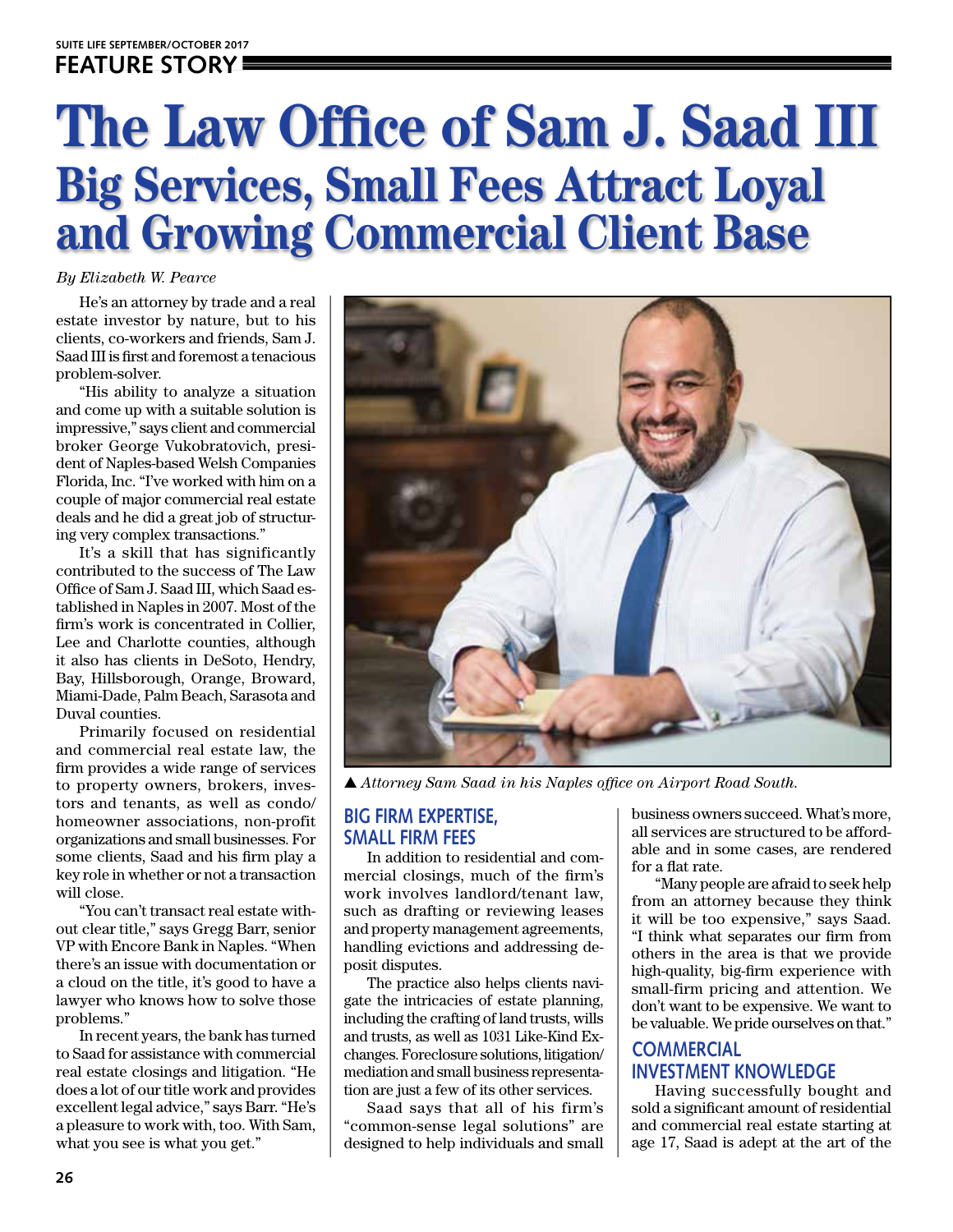deal. Nonetheless, he's always willing to learn new ways to structure investments, no matter how difficult. For instance, when George Vukobratovich asked if he could structure a single 1031 Tax-Deferred Exchange for multiple investors, Saad went to great lengths to educate himself on the subject.

"Up until this year, there hadn't been a vehicle for placing more than one investor into a 1031," says Vukobratovich. "Sam was familiar with (the new legal requirements), but he wasn't willing to make recommendations as a lawyer without thoroughly understanding the technicalities so that everything complied with the IRS code." After extensive research, Saad was able to construct a land trust that would work with a 1031. It's a vehicle that Vukobratovich describes as "a very sophisticated way" to do a 1031.

"Sam did a tremendous job researching everything and brought a great value to potential clients and investors," says Vukobratovich. "At the same time, he was very reasonable with his billing (because, he said) it was information he thought he should know as a professional."

In other cases, Saad relies on outside experts for assistance, particularly when the transaction involves atypical property types. For example, due to the growing demand for rock used in building new homes and roads, Southwest Florida quarries and mining operations have become an increasingly hot commodity. Although Saad's firm is skilled at matching opportunities and buyers, and drafting the legal documents needed to close transactions, it lacks the technical expertise to properly evaluate the land itself.

"There's a lengthy due-diligence process with mining-related transactions," Saad says. "You have to conduct your own geotechnical surveys and research before you can decide whether you want to own the property and/or the mining business," which often means hiring specialty contractors such as geophysicists and engineers.

#### **LEGAL ADVANTAGES**

While the average real estate transaction may not require the services of a law firm, legal assistance often saves owners and sellers considerable time



▲ Saad and senior counsel David Lupo meet with the owner of a small business.

and money. In fact, most commercial investors wouldn't consider buying, selling or leasing property without one. Typically, they contact Saad's firm well in advance of a closing.

"It's advisable to protect the asset prior to ownership, particularly if the property will be rented seasonally or annually," says Saad. "We would assist in that process," which usually involves setting up a Limited Liability Corporation (LLC) or trust and deeding the property to it, and establishing a salestax account with the state.

The Law Office of Sam J. Saad III can also assist clients after the closing by coordinating professional management that will maintain and maximize its value. "To get the rents and the right tenant mix, you need strong leases and an attorney who understands what it means to be in the rental business," he says, adding that his office works with third-party management companies to keep their clients' commercial properties pristine, inside and out.

Although foreclosures and distress sales have diminished significantly in the last few years, many investors still seek opportunities in distressed assets. To help those clients, Saad's office can draft maintenance agreements, construction contracts or any other legal documents needed to expedite the property's post-purchase turnaround.

#### **OTHER PRACTICE AREAS**

The Law Office of Sam J. Saad III also represents clients in civil cases, not all of them related to real estate. Senior litigation counsel Gary Green assists clients with medical malpractice, defamation, fraud, products liability, personal injury and premises liability, among other cases.

However, most of the firm's non-real estate-related work is outside of the courtroom, handling the intricacies of forming, owning and operating a small business or non-profit organization. Usually, business clients seek legal expertise in drafting and reviewing contracts, employment agreements and succession plans, as well as assistance with debt collections and business sales/purchases.

Another practice area focuses on protecting intellectual property, such as copyrights, license agreements and trademarks. For those who wish to safeguard their original ideas, corporate names and other creative works, the process is best left to a professional, as Ramon Padilla, DDS, will attest.

Padilla is the owner and founder of a flourishing local dental practice, which recently changed its name to Dental Designs. Since its founding in Naples in 2004, it has expanded to a second location in Fort Myers, and currently boasts

*(continued on page 30)*